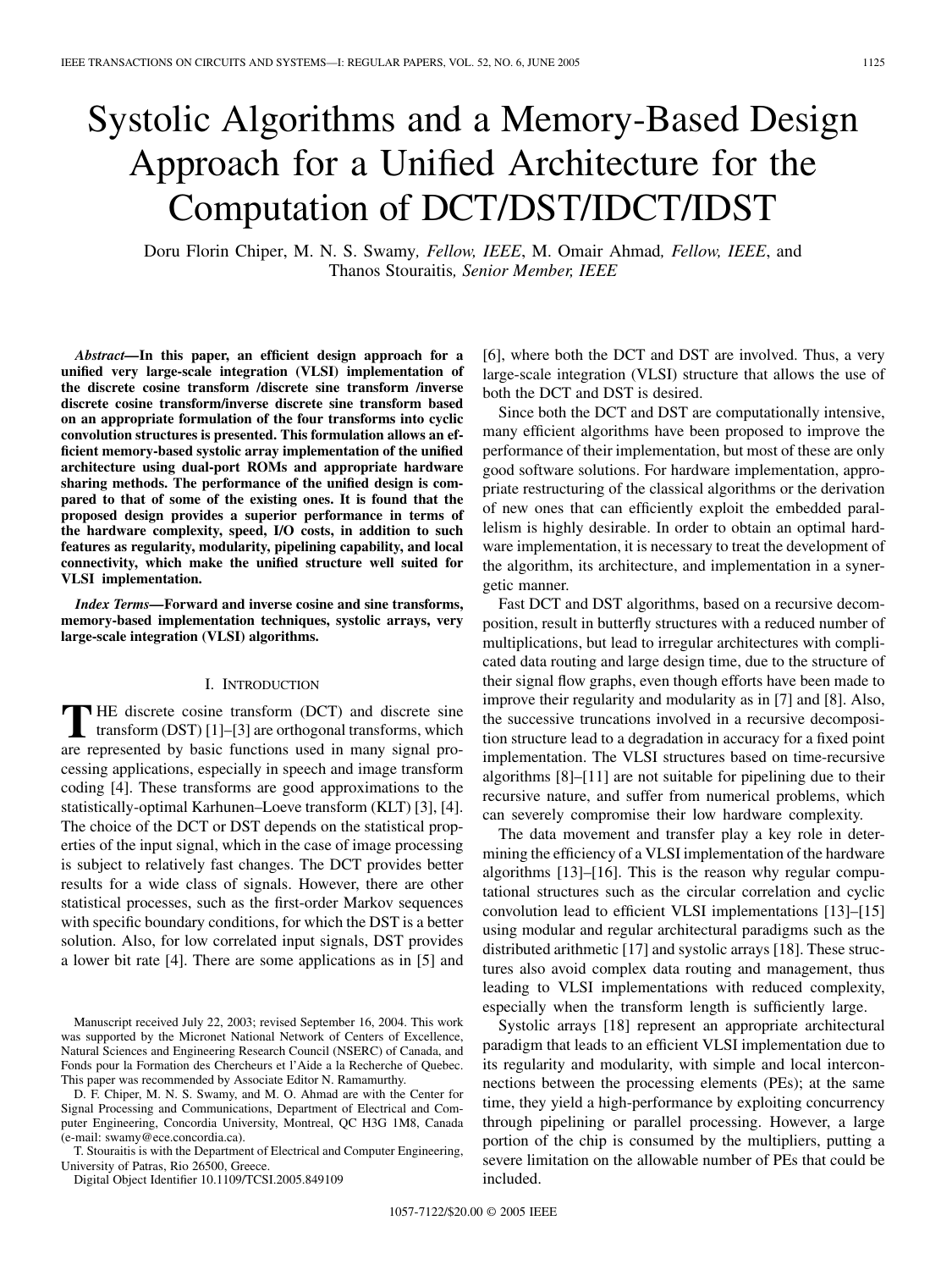The memory-based techniques [\[14](#page-11-0)], [[15\]](#page-11-0), [\[17](#page-11-0)], [[19\]](#page-11-0) are known to provide improved efficiency in the VLSI implementation of DSP algorithms through increased regularity, low hardware complexity and higher processing speed by efficiently replacing multipliers with small ROMs as in the distributed arithmetic (DA) or in the look-up table approach. The DA is popular in various digital signal processing (DSP) applications dominated by inner-product computations, where one of the operands can be fixed. It uses ROM tables to store the pre-computed partial sums of the inner product. Such a scheme has been adopted to implement several commercial products due to its efficiency in VLSI implementation [\[20](#page-11-0)], [[21\]](#page-11-0). However, the main problem is that the ROM size increases exponentially with the transform size, thus rendering the technique impractical for large transform sizes. Moreover, due to the feedback connection in the accumulator stage, the structure obtained is difficult to pipeline.

In [[14\]](#page-11-0), a new memory-based implementation technique that combines some of the characteristics of the DA and systolic array approaches has been proposed. When one of the operands is fixed, one can efficiently replace the multipliers by small ROMs that contain the pre-computed results of the multiplication operations. If the size of the ROM is small, a significant increase in the processing speed can be obtained since the ROM access time is considerably smaller than the time required for a multiplication. Further, this technique has the following features [\[14](#page-11-0)].

- 1) It does not involve combined bit-serial and bit-parallel operations.
- 2) It allows the reduction of the overall ROM size from  $2^N$ required for the standard DA approach to  $N \times 2^L$  words, where  $L$  is the word length of the operands, and  $N$  is the transform length.
- 3) The resulting VLSI structures are easy to pipeline allowing an efficient combination of the memory-based implementation techniques with the systolic array concept.

Using the partial sums technique [\[20](#page-11-0)], it has been shown that the size of the ROM necessary to replace a multiplier can be further reduced to  $2^{(L/2+1)}$  at the cost of an extra adder [\[14](#page-11-0)].

Most of the reported unified systolic array-based VLSI designs [[11\]](#page-11-0), [\[12](#page-11-0)], [[23\]](#page-11-0), [\[24](#page-11-0)] obtain the flexibility of computing DCT/DST and/or inverse DCT/inverse DST (IDCT/IDST) by feeding the different transform coefficients into the hardware structure. They cannot use efficiently the memory-based implementation techniques since they are not able to use the constant property of the coefficients, namely that for both the DCT and DST, the coefficients are the same and are fixed for each processor. Moreover, they use an additional control module to manage the feeding of the transform coefficients into the VLSI structure, and have a high I/O cost.

The unified DA-based implementations of the DCT/DST and IDCT/IDST algorithms based on a general formulation, presented in [\[25](#page-11-0)] and [[26\]](#page-11-0), also do not exploit the constant property of the transform coefficients in each processor, nor do they benefit from the advantages of the cyclic convolution structures. Thus, the unification is achieved with a lower computational throughput and a higher hardware complexity. In addition, they have the overheads of the bit-serial implementations with parallel-to-serial and serial-to-parallel conversions, and lower processing speeds compared to the bit-parallel ones as they need more than one clock cycle per operation. Moreover, they are difficult to pipeline and are appropriate only for small values of the transform length  $N$ .

We present an efficient design strategy to obtain a unified VLSI implementation of DCT, DST, IDCT, and IDST using a dual-port ROM-based DA-like realization technique. This unified implementation is achieved by an appropriate reformulation of the DCT, DST, IDCT and IDST algorithms, whose transform length is a prime number, so that they retain all the advantages of the cyclic convolution-based implementations. Thus, an efficient unified VLSI structure, wherein a large percentage of the chip area is shared by all the transforms, and which results in a high computing speed with a low hardware complexity, low I/O cost, and a high degree of regularity, modularity and local connectivity, is presented.

The paper is organized as follows. In Section II, the unified memory-based hardware algorithms encapsulated into the systolic arrays are presented. The proposed computational structures are illustrated using examples for the forward and inverse DCT/DST algorithms. In Section III, the relevant design aspects of the unified VLSI structure of implementing the DCT, DST, IDCT, IDST using a dual-port ROM-based DA-like realization technique is presented. In Section IV, a performance analysis and comparisons of the proposed scheme is carried out and compared with that of the relevant unified structures. Section V contains a brief conclusion.

# II. UNIFIED SYSTOLIC ALGORITHMS FOR DCT/ DST/IDCT/IDST

In general, we can obtain a significant improvement in any computational structure of a VLSI implementation by appropriately restructuring the algorithmic computational structure of a DSP algorithm. This is sometimes called *algorithmic engineering* [\[27](#page-11-0)]. In order to efficiently make use of this restructuring approach, it is necessary to have a clear architectural target, which in this case is the systolic array paradigm. In the following, we show how such an approach can be used to allow the application of the memory-based implementation techniques in such a manner that a unified structure for the forward and inverse DCT/DST can be obtained.

In any computational structure, a multiplier could be replaced by a ROM of size  $2^{2L}$ , where L is the word length of the two operands. In [[14\]](#page-11-0), it has been shown, in the case of DFT and DCT, that if one of the two operands in each multiplier is fixed, then one can successfully apply the memory-based implementation techniques to obtain significant reduction in the ROM size from  $2^{2L}$  to  $2^L$  in replacing each multiplier. However, restructuring the forward and inverse DCT/DST algorithms in such a way that we can obtain an efficient unified structure that allows the use of the memory-based implementation techniques is a challenging design problem. This is due to the fact that one operand should be fixed and the same in each of the corresponding multipliers in the structures realizing the four transforms. We now reformulate the four algorithms so that the multipliers in each PE have one of their operands fixed and be the same for each of the four transforms.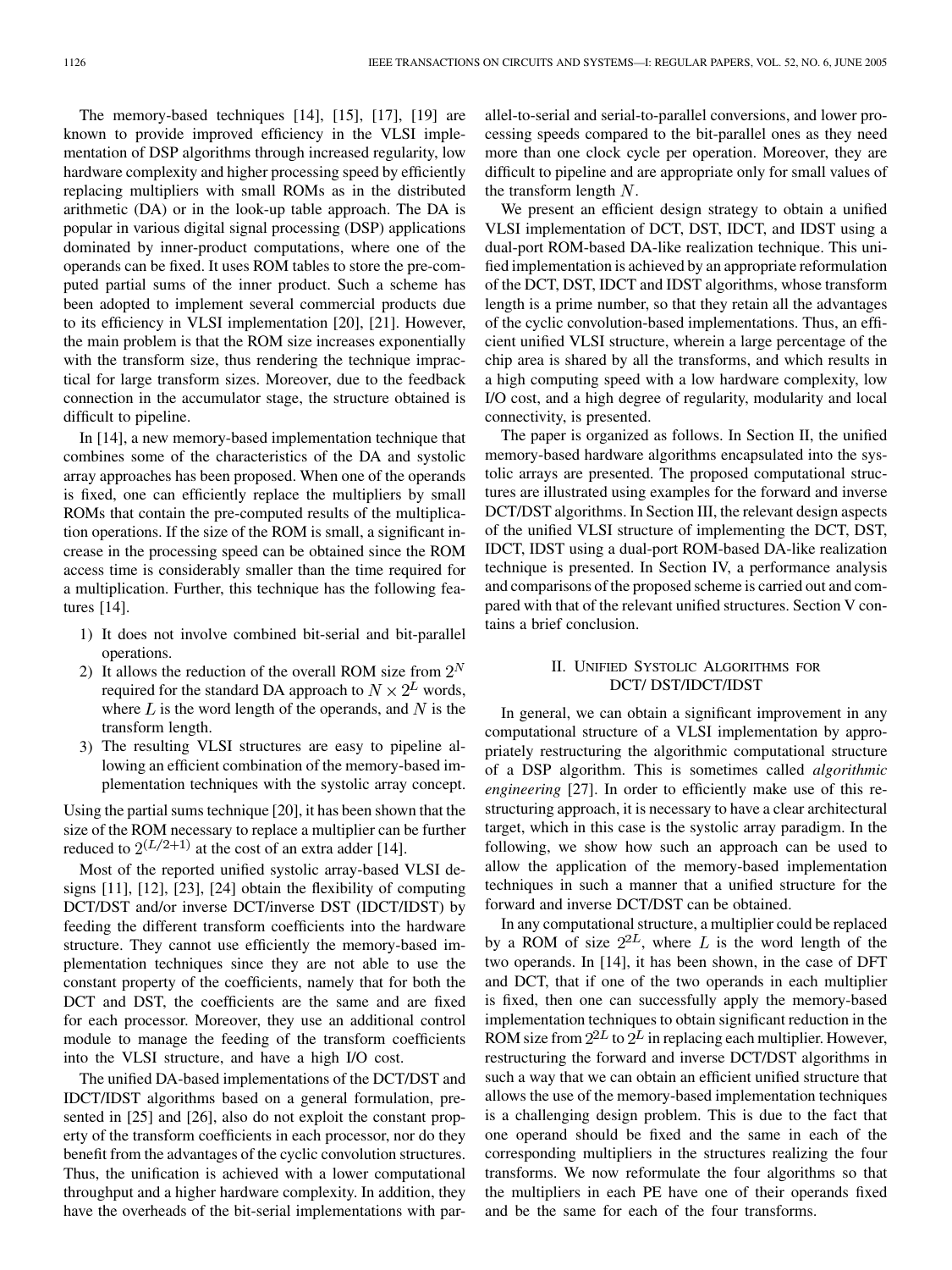In order to obtain the desired computational structures for the VLSI algorithms of all the four transforms, we use appropriate index mappings defined by

$$
\psi(k) = \begin{cases} \varphi'(k), & \text{if } \varphi'(k) \le \frac{(N-1)}{2} \\ \varphi'(N-1+k), & \text{otherwise} \end{cases} \tag{1}
$$

$$
\phi(k) = \begin{cases} \varphi'(k), & \text{if } \varphi'(k) > \frac{(N-1)}{2} \\ \varphi'(N-1+k), & \text{otherwise} \end{cases} \tag{2}
$$

and

$$
\xi(k) = (\zeta \circ \psi)(k) = \zeta(\psi(k))
$$
\n
$$
\eta(k) = (\zeta \circ \phi)(k) = \zeta(\phi(k))
$$
\n(3)

$$
\eta(k) = (\zeta \circ \phi)(k) = \zeta(\phi(k)) \tag{4}
$$

with

$$
\varphi'(k) = \begin{cases} \varphi(k), & \text{if } k > 0\\ \varphi(N - 1 + k), & \text{otherwise} \end{cases}
$$
 (5)

$$
\varphi(k) = \langle g^k \rangle_N \tag{6}
$$

$$
\zeta(k) = \langle 2k \rangle_N \tag{7}
$$

where  $g$  is the primitive root of the Galois field of indexes and  $\langle x \rangle_N$  represents x modulo N.

# *A. Unified VLSI Algorithm for the Forward DST and DCT*

The DST and DCT of the input sequence  $\{x(i) : i =$  $0, \ldots, N-1$  are respectively defined as [[2\]](#page-11-0), [\[1](#page-11-0)]

$$
Y(k) = \sum_{i=0}^{N-1} x(i) \cdot \sin[(2i+1)k\alpha], \qquad k = 1, ..., N
$$
 (8)

$$
Y(k) = \sum_{i=0} x(i) \cdot \cos[(2i+1)k\alpha], \qquad k = 0, \dots, N-1 \tag{9}
$$

where  $\alpha = \pi/2N$ .

If the length  $N$  of the transforms is a prime number greater than 2, we can reformulate the computation of the two transforms in a unified manner. Introducing two new input sequences, defined as

$$
x_a(N-1) = x(N-1)
$$
 (10)  

$$
x_a(i) = \begin{cases} x(i) + x_a(i+1), & \text{for DST} \\ x(a(i)) + x(a(i+1)) & \text{for DST} \end{cases}
$$

$$
y =
$$
 (-1)<sup>*x*</sup> $(i)$  + *x*<sub>*a*</sub> $(i + 1)$ , for DCT,  
for *i* = (*N* – 2),...,1,0 (11)

$$
x_b(N-1) = \begin{cases} -x(N-1), & \text{for DST} \\ x(N-1), & \text{for DCT} \end{cases}
$$
 (12)

$$
x_b(i) = \begin{cases} (-1)^{i+1} x(i) - x_b(i+1), & \text{for DST} \\ x(i) - x_b(i+1) & \text{for DCT,} \\ \text{for } i = (N-2), \dots, 1, 0 \end{cases}
$$
(13)

and using appropriate permutations of the new sequences, we can decompose the computation of the DST and the DCT into the following two half-length cyclic convolutions having the same structure:

$$
T_a(\psi(k)) = \sum_{i=1}^{(N-1)/2} [x_a(\psi(i-k)) + x_a(\phi(i-k))] \cdot \cos[\psi(i) \cdot 4\alpha]
$$
\n(14)

$$
T_b(\phi(k)) = \sum_{i=1}^{(N-1)/2} [x_b(\psi(i-k)) + x_b(\phi(i-k))] \cdot \cos[\psi(i) \cdot 4\alpha]
$$
  
for  $k = 1, 2, ..., \frac{(N-1)}{2}$ . (15)

The two convolutions given by (14) and (15) can be concurrently computed. Further, they have the same length and computational structures. However, as only the input sequences are different, one unified structure can be used to implement both (14) and (15), whether it be for the computation of DCT or DST. Moreover, as will be illustrated later through *Example* 1, (14) and (15) have a form that allows an efficient use of memory-based implementation techniques.

The output sequence can then be obtained using the following computational equations:

$$
[x_a(0) + 2T_a(\psi(k))] \cdot P(k)
$$
  
= 
$$
\begin{cases} Y(\xi(k)), & \text{for } \text{DST} \\ Y(\eta(k)), & \text{for } \text{DCT} \end{cases}
$$
 (16)  

$$
[x_b(0) + 2T_b(\phi(k))] \cdot Q(k)
$$

$$
E_b(0) + 2T_b(\phi(k))] \cdot Q(k)
$$
  
= 
$$
\begin{cases} Y(\eta(k)), & \text{for DST} \\ Y(\xi(k)), & \text{for DCT,} \end{cases}
$$
  
for  $k = 1, ..., \frac{(N-1)}{2}$  (17)

$$
x_b(0) + 2\sum_{i=1}^{(N-1)/2} [x_b(\psi(i)) + x_b(\phi(i))]
$$
  
= 
$$
\begin{cases} -Y(N), & \text{for DST} \\ Y(0), & \text{for DCT} \end{cases}
$$
 (18)

where

$$
P(k) = \begin{cases} \sin[\psi(k) \cdot 2\alpha], & \text{for DST} \\ \sin[\phi(k) \cdot 2\alpha], & \text{for DCT} \end{cases}
$$
(19)

$$
Q(k) = \begin{cases} \cos[\phi(k) \cdot 2\alpha], & \text{for DST} \\ \cos[\psi(k) \cdot 2\alpha], & \text{for DCT.} \end{cases}
$$
 (20)

It is noted that in the computation of the DCT/DST using the unified structure, the core of the computation is in the implementation of (14) and (15), and it is of  $O(N^2)$ . The rest of the computation is relatively small, with a complexity of  $O(N)$ .

*Example 1:* We consider an example of DCT/DST with length  $N = 7$  and primitive root  $q = 3$ . The conclusions drawn from this particular case can be easily extended for any length, which is a prime number. The DCT and DST are now reformulated using (14) and (15) in the form

$$
\begin{bmatrix}\nT_a(3) \\
T_a(2) \\
T_a(1)\n\end{bmatrix} =\n\begin{bmatrix}\nx_a(1) + x_a(6) & x_a(3) + x_a(4) & x_a(2) + x_a(5) \\
x_a(2) + x_a(5) & x_a(1) + x_a(6) & x_a(3) + x_a(4) \\
x_a(3) + x_a(4) & x_a(2) + x_a(5) & x_a(1) + x_a(6)\n\end{bmatrix}\n\cdot\n\begin{bmatrix}\n\cos(12\alpha) \\
\cos(8\alpha) \\
\cos(4\alpha)\n\end{bmatrix}\n\cdot\n\begin{bmatrix}\nT_b(3) \\
T_b(2) \\
T_b(2)\n\end{bmatrix} =\n\begin{bmatrix}\nx_b(1) + x_b(6) & x_b(3) + x_b(4) & x_b(2) + x_b(5) \\
x_b(3) + x_b(4) & x_b(2) + x_b(6) & x_b(3) + x_b(4) \\
x_b(3) + x_b(4) & x_b(2) + x_b(5) & x_b(1) + x_b(6)\n\end{bmatrix}
$$
\n
$$
\begin{bmatrix}\n\cos(12\alpha) \\
\cos(12\alpha)\n\end{bmatrix}
$$

$$
\left[\begin{array}{c}\n\cos(12\alpha) \\
\cos(8\alpha) \\
\cos(4\alpha)\n\end{array}\right].
$$
\n(22)

Equations (21) and (22) have specific structural properties that can be exploited to significantly increase the efficiency of the VLSI implementation. It is noted from (21) that the  $\cos(k \cdot \theta)$ 2a),  $k = 1, \ldots, (N-1)/2$  operands are time invariant and are respectively allocated to the  $(N-1)/2$  PEs, such that one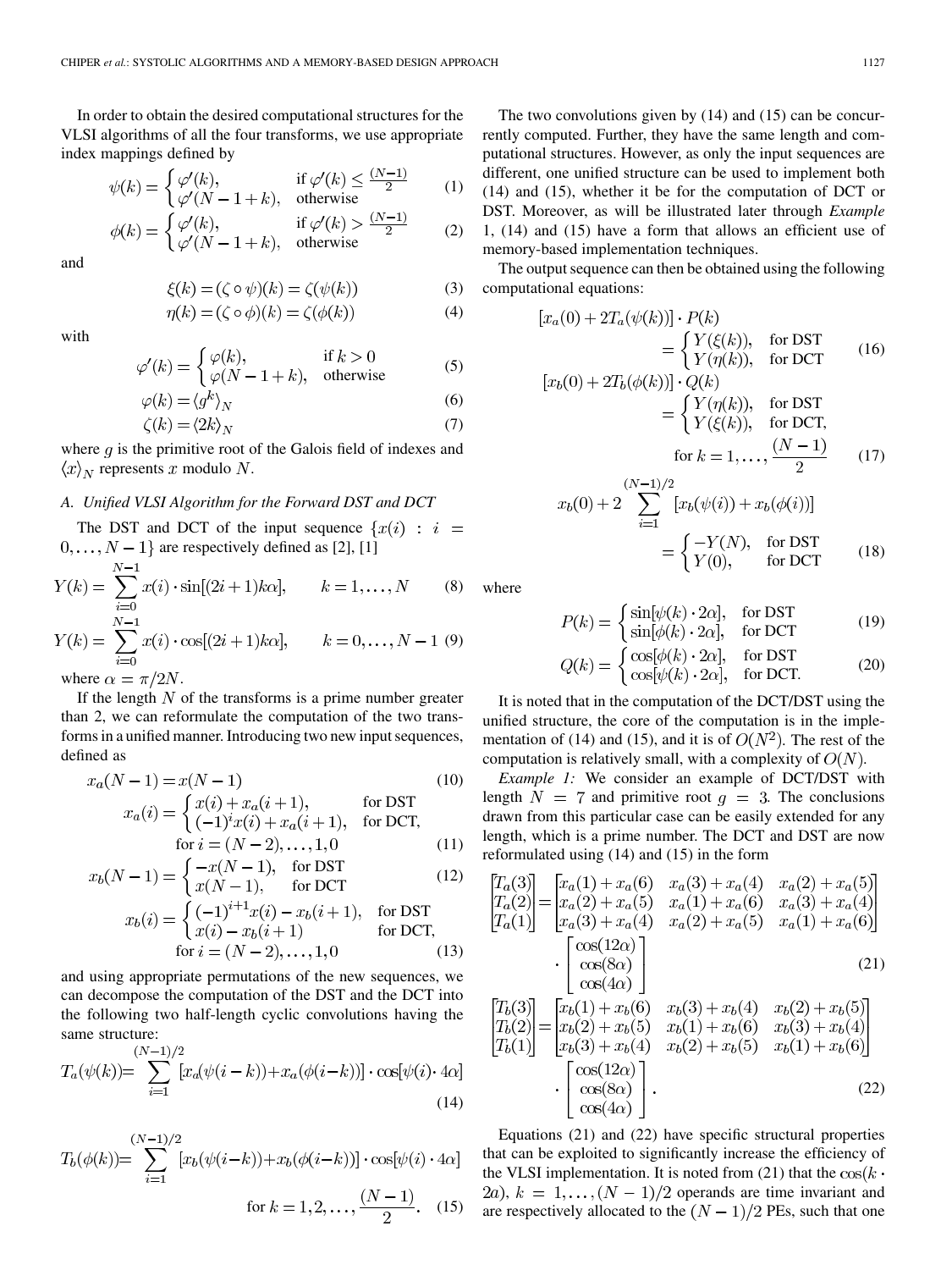

Fig. 1. Signal flow graphs (SFG) of the computational core of the forward DCT/DST algorithm. (a) SFG representing (21). (b) SFG representing (22).

operand in each multiplier is fixed, as shown in Fig. 1(a). A comparison of Fig. 1(a) and (b), shows that, for a given  $k$ , the fixed operands  $\cos(k \cdot 2a)$  in (21) and (22) are the same in any given multiplier.

In the matrix of (21), all the diagonal elements are identical. Also, the elements along any line parallel to the diagonal are also identical. Similar statements hold for the matrix of (22). This feature renders the input data elements to be efficiently used in all the PEs, thus providing a significant reduction in the I/O cost.

The output sequence for the DST is computed using

$$
\begin{bmatrix}\nY(6) \\
Y(4) \\
Y(2)\n\end{bmatrix} = \begin{bmatrix}\n[2T_a(3) + x_a(0)] \cdot \sin(6\alpha) \\
[2T_a(2) + x_a(0)] \cdot \sin(4\alpha) \\
[2T_a(1) + x_a(0)] \cdot \sin(2\alpha)\n\end{bmatrix}
$$
\n(23)\n
$$
\begin{bmatrix}\nY(1) \\
Y(3) \\
Y(5)\n\end{bmatrix} = \begin{bmatrix}\n[2T_b(4) + x_b(0)] \cdot \cos(8\alpha) \\
[2T_b(5) + x_b(0)] \cdot \cos(10\alpha) \\
[2T_b(6) + x_b(0)] \cdot \cos(12\alpha)\n\end{bmatrix}
$$
\n(24)

and

$$
Y(7) = -\left[x_b(0) + 2\sum_{i=1}^{3} [x_b(\psi(i)) + x_b(\phi(i))]\right]
$$
 (25)

whereas the output sequence for the DCT is obtained using

$$
\begin{bmatrix} Y(1) \\ Y(3) \\ Y(5) \end{bmatrix} = \begin{bmatrix} [2T_a(3) + x_a(0)] \cdot \sin(8\alpha) \\ [2T_a(2) + x_a(0)] \cdot \sin(10\alpha) \\ [2T_a(1) + x_a(0)] \cdot \sin(12\alpha) \end{bmatrix}
$$
 (26)  

$$
\begin{bmatrix} Y(6) \\ Y(4) \\ Y(2) \end{bmatrix} = \begin{bmatrix} [2T_b(4) + x_b(0)] \cdot \cos(6\alpha) \\ [2T_b(5) + x_b(0)] \cdot \cos(4\alpha) \\ [2T_b(6) + x_b(0)] \cdot \cos(2\alpha) \end{bmatrix}
$$
 (27)

and

$$
Y(0) = x_b(0) + 2\sum_{i=1}^{3} [x_b(\psi(i)) + x_b(\phi(i))].
$$
 (28)

# *B. Unified Systolic Algorithm for the IDST/IDCT*

The input sequences  $\{Y(i): i = 1, ..., N\}$  for the IDST and  $\{Y(i): i = 0, ..., N-1\}$  for the IDCT are respectively defined as:

$$
x(k) = \sum_{i=1}^{N} Y(i) \cdot \sin[(2k+1)i\alpha], \quad \text{for } k = 0, 1, ..., N-1
$$
\n(29)

$$
x(k) = \sum_{i=0}^{N-1} Y(i) \cdot \cos[(2k+1)i\alpha], \quad \text{for } k = 0, 1, \dots, N-1
$$
\n(30)

where  $\alpha = \pi/2N$ .

 $(1)$ 

In order to efficiently unify the VLSI implementations for the IDST and IDCT, we will reformulate these in such a manner that similar computational structures could be obtained for the two transforms.

If the transform length is a prime number greater than 2, the two inverse transforms can be concurrently computed using the following computational equations [[22\]](#page-11-0):

$$
x(k)
$$
  
=  $\begin{cases} A(k)+(-1)^k \cdot B(k)+Y(0), & \text{for IDCT} \\ A(k)-(-1)^k \cdot B(k)+(-1)^k \cdot Y(N), & \text{for IDST} \end{cases}$  (31)  
=  $\begin{cases} A(k-1)+(-1)^k \cdot B(k-1)+Y(0), & \text{for IDCT} \\ -A(k-1)+(-1)^k \cdot B(k-1)-(-1)^k \cdot Y(N), & \text{for IDST,} \end{cases}$   
for  $k = 1, ..., \frac{(N-1)}{2}$ . (32)

The two auxiliary sequences  $\{A(i): i = 0, \ldots, (N-1)/2\}$ and  ${B(i) : i = 0, ..., (N-1)/2}$  used in (31) and (32) can be computed recursively as follows:

$$
A(0) = \begin{cases} \sum_{k=1}^{(N-1)/2} Y_b(\psi(k)), & \text{for IDCT} \\ \sum_{k=1}^{(N-1)/2} Y_a(\psi(k)), & \text{for IDST} \end{cases}
$$
(33)  

$$
A(k) = \begin{cases} 2 \cdot T_b(k) - A(k-1), & \text{for IDCT} \\ 2 \cdot T_a(k) + A(k-1), & \text{for IDST,} \end{cases}
$$
for  $k = 1, ..., \frac{(N-1)}{2}$  (34)

and

$$
B(0) = \begin{cases} \sum_{k=1}^{(N-1)/2} Y_a(\phi(k)) & \text{for IDCT} \\ \sum_{k=1}^{(N-1)/2} Y_b(\phi(k)), & \text{for IDST} \end{cases}
$$
(35)  

$$
B(k) = \begin{cases} 2 \cdot T_a(k) + B(k-1), & \text{for IDCT} \\ 2 \cdot T_b(k) - B(k-1), & \text{for IDST,} \end{cases}
$$
  
for  $k = 1, ..., \frac{(N-1)}{2}$  (36)

where we have used the following auxiliary input sequences:  $\sim 10$ 

$$
Y_a(k) = Y(\zeta(k)) \cdot \sin(2k\alpha)
$$
 (37)  
\n
$$
Y_b(k) = Y(\zeta(k)) \cdot \cos(2k\alpha).
$$
 (38)

$$
Y_b(k) = Y(\zeta(k)) \cdot \cos(2k\alpha). \tag{38}
$$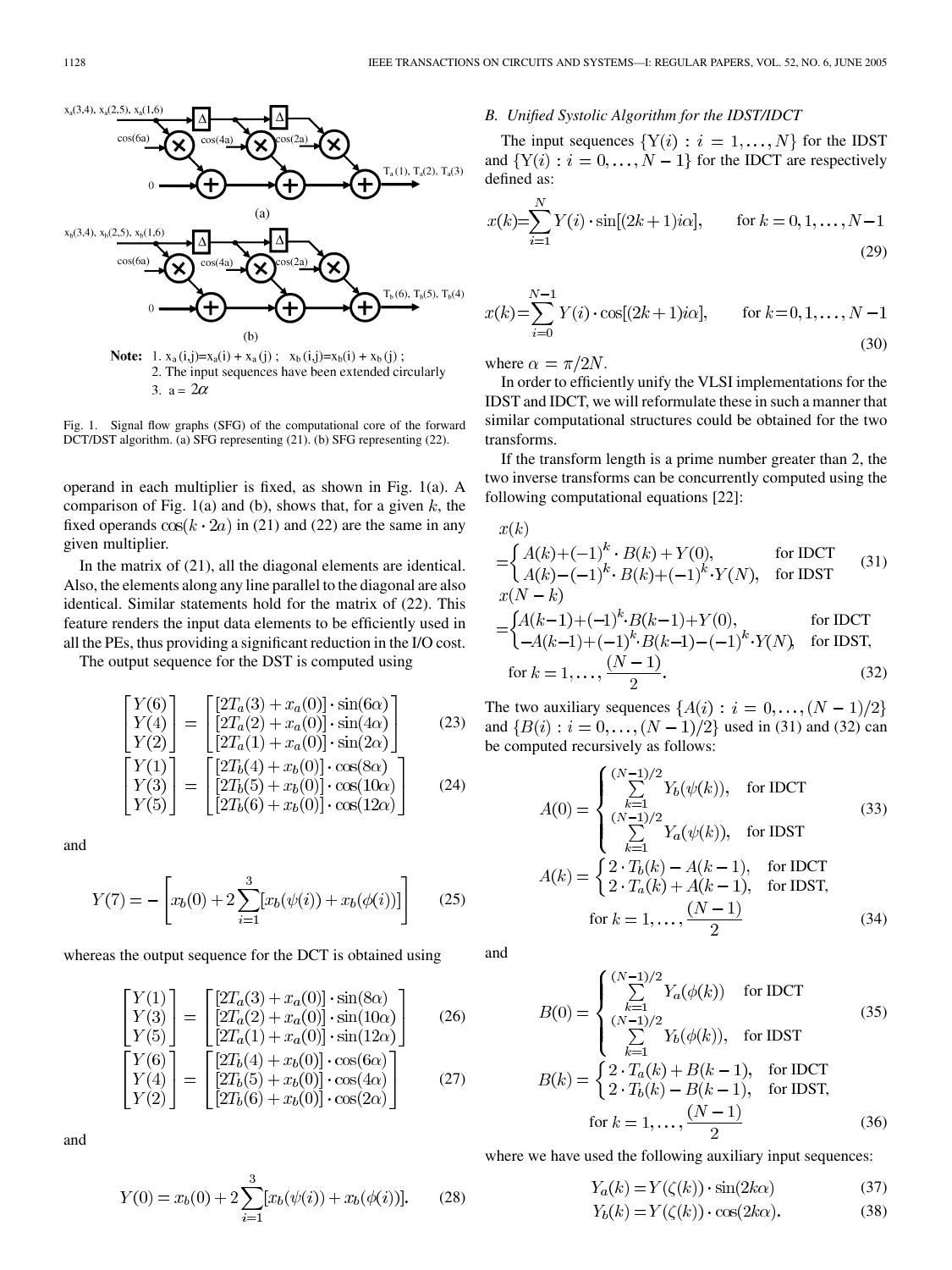In (34) and (36), we have used two new auxiliary sequences  ${T_a(k) : k = 1, ..., (N-1)/2}$  and  ${T_b(k) : k = 1, ..., (N-1)}$  $1/2$  that can be computed in parallel as follows:

$$
T_b(\psi(k))
$$
  
= 
$$
\begin{cases} \sum_{i=1}^{(N-1)/2} Y_b(\psi(i-k)) \cdot \cos[\psi(i) \cdot 4\alpha], & \text{for IDCT} \\ \sum_{i=1}^{(N-1)/2} Y_b(\phi(i-k)) \cdot \cos[\psi(i) \cdot 4\alpha], & \text{for IDST} \end{cases}
$$
(39)

$$
T_a(\psi(k))
$$
  
= 
$$
\begin{cases} \sum_{i=1}^{(N-1)/2} Y_a(\phi(i-k)) \cdot \cos[\psi(i) \cdot 4\alpha], & \text{for IDCT} \\ \sum_{i=1}^{(N-1)/2} Y_a(\psi(i-k)) \cdot \cos[\psi(i) \cdot 4\alpha], & \text{for IDST,} \\ \text{for } k = 1, \dots, \frac{(N-1)}{2} . \end{cases}
$$
 (40)

As can be seen from (39), the relations used to compute the auxiliary sequence  $\{T_b(\psi(k)) : k = 1, \ldots, (N-1)/2\}$ for the IDCT and IDST represent cyclic convolutions having similar forms and the same length. A similar statement holds for  $\{T_a(\psi(k)) : k = 1, \ldots, (N-1)/2\}$ . Also, the relations used in (39) and (40) have similar structures and the same length as those used in (14) and (15) for the forward DCT/DST, only the input sequences are different. Moreover, using the same considerations as those used for the forward DCT/DST, it can be shown from (39) and (40) that one operand in each multiplier is fixed and is the same, for any given  $k$ .

*Example 2:* In order to illustrate the special features of the proposed unified algorithm for IDCT/IDST, we now consider the case, where the length  $N = 7$  and the primitive root is  $q = 3$ .

For IDCT, the two cyclic convolutions given by (39) and (40) take the form

$$
\begin{bmatrix}\nT_a(3) \\
T_a(2) \\
T_a(1)\n\end{bmatrix} =\n\begin{bmatrix}\nY_a(6) & Y_a(4) & Y_a(5) \\
Y_a(5) & Y_a(6) & Y_a(4) \\
Y_a(4) & Y_a(5) & Y_a(6)\n\end{bmatrix} \cdot\n\begin{bmatrix}\n\cos(12\alpha) \\
\cos(8\alpha) \\
\cos(4\alpha)\n\end{bmatrix}
$$
\n(41)\n  
\n
$$
\begin{bmatrix}\nT_b(3) \\
T_b(2) \\
T_b(1)\n\end{bmatrix} =\n\begin{bmatrix}\nY_b(1) & Y_b(3) & Y_b(2) \\
Y_b(2) & Y_b(1) & Y_b(3) \\
Y_b(3) & Y_b(2) & Y_b(1)\n\end{bmatrix} \cdot\n\begin{bmatrix}\n\cos(12\alpha) \\
\cos(8\alpha) \\
\cos(4\alpha)\n\end{bmatrix}.
$$
\n(42)

For IDST, the cyclic convolution structures given by (39) and (40) can be computed as:

$$
\begin{bmatrix}\nT_a(3) \\
T_a(2) \\
T_a(1)\n\end{bmatrix} =\n\begin{bmatrix}\nY_a(1) & Y_a(3) & Y_a(2) \\
Y_a(2) & Y_a(1) & Y_a(3) \\
Y_a(3) & Y_a(2) & Y_a(1)\n\end{bmatrix}\n\cdot\n\begin{bmatrix}\n\cos(12\alpha) \\
\cos(8\alpha) \\
\cos(4\alpha)\n\end{bmatrix}
$$
\n(43)  
\n
$$
\begin{bmatrix}\nT_b(3) \\
T_b(2) \\
T_b(5) & Y_b(6) & Y_b(4) \\
Y_b(4) & Y_b(5) & Y_b(6)\n\end{bmatrix}\n\cdot\n\begin{bmatrix}\n\cos(12\alpha) \\
\cos(8\alpha) \\
\cos(4\alpha)\n\end{bmatrix}
$$
\n(44)

where

$$
Y_a(k) = Y(\zeta(k)) \cdot \sin(2k\alpha),\tag{45}
$$

$$
Y_b(k) = Y(\zeta(k)) \cdot \cos(2k\alpha), \qquad k = 1, 2, ..., 6.
$$
 (46)

Comparing  $(41)$ – $(44)$ , it is seen that they all have the same structure and length. As in the case of the forward DCT/DST unified algorithm, for the IDCT/IDST case also the operands



**Note.** The input sequences have been extended circularly, and  $a = 2\alpha$ 

Fig. 2. SFGs of the computational core of the IDCT/IDST algorithm for Example 2. (a) SFG of (41) representing the IDCT part of (39). (b) SFG of (42) representing the IDCT part of (40), (c) SFG of (43) representing the IDST part of (40). (d) SFG of (44) representing the IDST part of (39).

 $\cos(k \cdot 2a)$  are fixed and are the same, for any given k, as is seen from Fig. 2. This feature allows an efficient use of the memorybased implementation techniques. Moreover, due to the fact that the fixed operands  $\cos(k \cdot 2a)$  used in the computational relations to compute the sequences  $\{T_a(\psi(k)) : k = 1, \ldots, (N-1)/2\}$ and  $\{T_b(\psi(k)) : k = 1, \ldots, (N-1)/2\}$  for IDCT or IDST are respectively the same in any given multiplier, the contents of the ROMs used to implement the multipliers of the computational structures are respectively the same, for any given multiplier.

Finally, the output sequence for the IDCT and IDST can be computed in parallel using (31) and (32) as

$$
\begin{bmatrix} x(0) \\ x(1) \\ x(2) \\ x(3) \end{bmatrix} = \begin{bmatrix} A(0) + Y(0) \\ A(1) + Y(0) \\ A(2) + Y(0) \\ A(3) + Y(0) \end{bmatrix} + \begin{bmatrix} B(0) \\ -B(1) \\ B(2) \\ -B(3) \end{bmatrix}
$$
(47)  

$$
\begin{bmatrix} x(6) \\ x(5) \\ x(4) \end{bmatrix} = \begin{bmatrix} A(0) + Y(0) \\ A(1) + Y(0) \\ A(2) + Y(0) \end{bmatrix} + \begin{bmatrix} -B(0) \\ B(1) \\ -B(2) \end{bmatrix}
$$
(48)

$$
\begin{bmatrix} x(0) \\ x(1) \\ x(2) \\ x(3) \end{bmatrix} = \begin{bmatrix} A(0) + Y(7) \\ A(1) - Y(7) \\ A(2) + Y(7) \\ A(3) & Y(7) \end{bmatrix} - \begin{bmatrix} B(0) \\ -B(1) \\ B(2) \\ B(3) \end{bmatrix}
$$
(49)

$$
\begin{bmatrix} x(3) & \lfloor A(3) - Y(7) \rfloor & \lfloor -B(3) \rfloor \\ x(6) & \lfloor x(6) \rfloor \\ x(5) & \lfloor A(1) + Y(7) \rfloor \\ x(4) & \end{bmatrix} = - \begin{bmatrix} A(0) - Y(7) \\ A(1) + Y(7) \\ A(2) - Y(7) \end{bmatrix} + \begin{bmatrix} -B(0) \\ B(1) \\ -B(2) \end{bmatrix} \tag{50}
$$

respectively.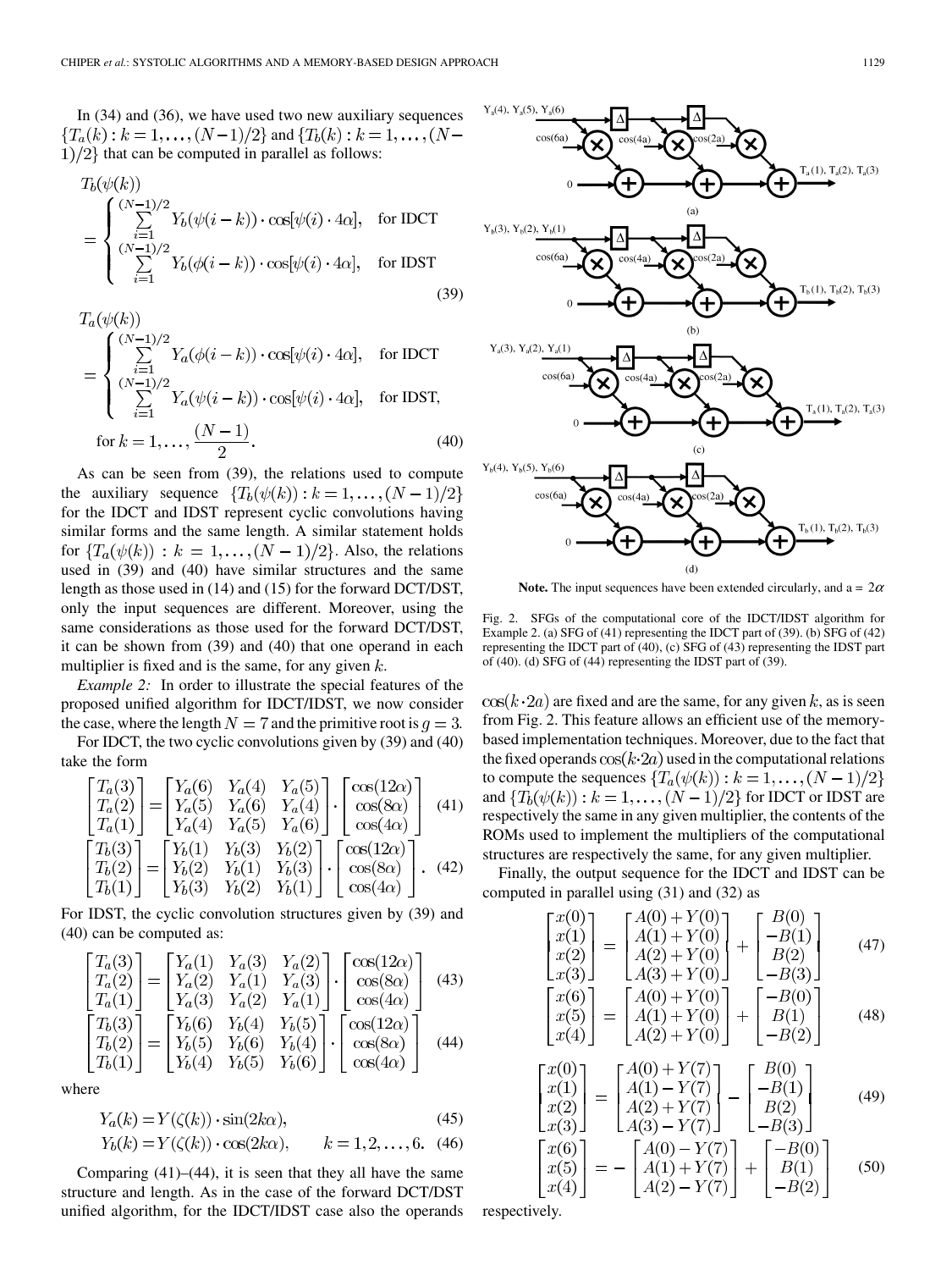

Fig. 3. Unified VLSI architecture for DCT/DST of length  $N = 7$ .

Comparing (41)–(44) that represent the computational core of the IDCT/IDST with (21) and (22) that were used to implement the forward DCT/DST, we see that they all have similar structures and the same length, with the fixed operand  $cos(k \cdot 2a)$ being the same in the corresponding multipliers in the four algorithms. Only the input and output sequences are different and nothing else. This special feature of the proposed algorithms leads to an efficient unified VLSI array that implements all the four transforms, as shown in the next section.

# III. MEMORY-BASED UNIFIED ARCHITECTURE FOR DCT/DST/IDCT/IDST

In this section, we present a memory-based unified VLSI architecture that implements the systolic algorithms for DCT, DST, IDCT, and IDST, presented in the previous section. For the sake of simplicity of the discussion, we confine ourselves to the particular case of  $N = 7$  and  $q = 3$ . However, the same ideas can be extended to the general case, where  $N$  is any prime number. We first present a unified hardware architecture for the forward DCT/DST, followed by that for the IDCT/IDST, and finally present the design considerations that have been used to efficiently unify the architectures for all these four transforms.

#### *A. Unified Hardware Architecture for DCT/DST*

Based on the unified algorithm for the DCT/DST presented in Section II, and employing the data-dependence graph-based design procedure [\[28](#page-11-0)] and the tag control scheme [\[29](#page-11-0)], two linear systolic arrays can be obtained for (21) and (22). From (21) and (22), it can be seen that the same kernel sequence  $\cos(k \cdot 2a)$ is used to implement the two cyclic convolution structures, and each coefficient is fixed and allocated to one of the  $(N - 1)/2$ PEs. A unified VLSI architecture for implementing both the DCT and DST is shown in Fig. 3, when  $N = 7$ . It is seen that the central core consisting of the 3 PEs is the same for both DCT and DST, and only small differences exist in the architectures for the pre-processing (post-processing) stages depending on whether the unified architecture is used for the DCT or DST. This will be discussed later on in this section. The functionality of a typical



Fig. 4. Functionality of a PE PE in Fig. 3.

PE is shown in Fig. 4, where it is seen that there are 2 multipliers in each PE. One of the operands in both the multipliers is fixed and is the same. This feature allows us to introduce a dual-port ROM-based implementation technique to replace the two multipliers in each PE, as shown in Fig. 5. We will briefly discuss the characteristics of the dual-port ROM-based realization. As seen from Fig. 5(a), since the ROM tables necessary to implement the two multipliers in each PE are the same, we can use only one dual-port ROM to implement both the multipliers in each PE with a memory of only  $2^L$  words, instead of two such ROMs. This results in a substantial reduction in the hardware cost. Using the partial sums technique [\[20](#page-11-0)] for such a realization, we can further reduce the ROM size to  $2^{(L/2+1)}$ words at a cost of two extra adders, as shown in Fig. 5(b). Thus, we can reduce the total ROM size to  $((N-1)L/2)2^{(L/2+1)}$  bits to compute an N-point transform in  $(N-1)/2$  cycles. Due to the fact that the hardware structure used to implement the transforms is a synchronous one, the control structure that is used to avoid conflicts in accessing the content of the shared memory can be significantly simplified, as shown in Fig. 6. Fig. 7(a) and (b), respectively, shows the unified systolic array functioning in the DCT and DST modes.

As mentioned earlier, only the pre-processing and post-processing stages used to generate the auxiliary input sequences  ${x_a(i) : i = 0, \ldots, (N-1)}$  and  ${x_b(i) : i = 0, \ldots, (N-1)}$ , from the original input sequence and to convert the auxiliary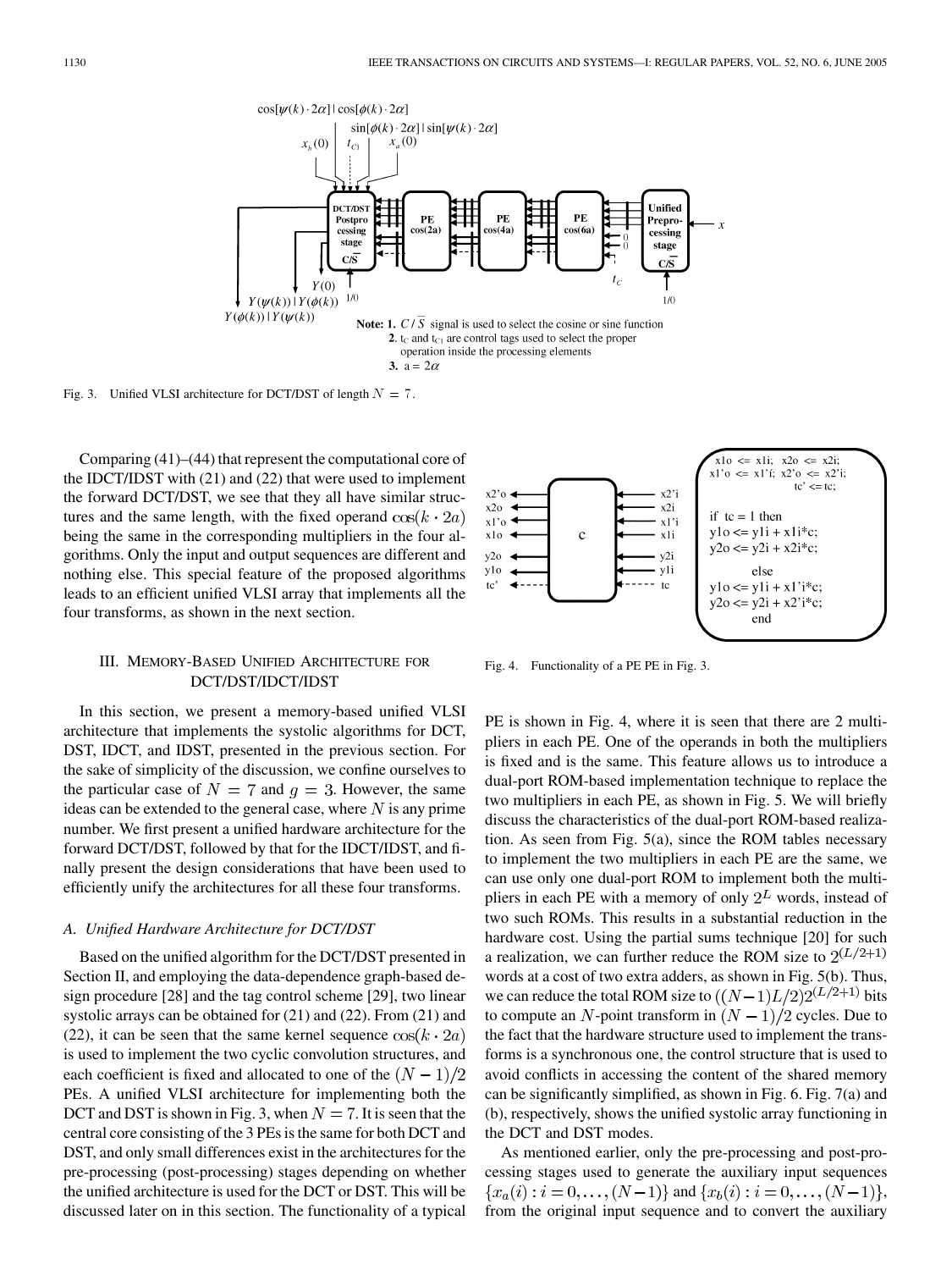

Fig. 5. Illustration of the principle of implementation of a dual-port ROM replacing a multiplier. (a) Direct replacement of multipliers with ROMs. (b) Using partial sums technique.



Fig. 6. Structure of the PE.

output sequences  $\{T_a(k): k = 1, \ldots, (N-1)/2\}$ , and  $\{T_b(k):$  $k = 1, \ldots, (N-1)/2$  into the desired output sequence, are different. There are only small differences in each of these stages when we switch from one transform to the other.

The structure of the unified pre-processing stage for the DCT/DST for the case of  $N = 7$  is shown in Fig. 8(a). It is observed that we need two small circuits to change the sign of the elements of the input sequence. The structure of the permutation unit of the unified pre-processing stage for the DCT/DST is shown in Fig. 8(b). It allows the successive data blocks to be loaded into the array without any time delay in such a manner that the whole array can be fully pipelined with an average computation time of  $(N - 1)T/2$ . As seen from Fig. 8(b), the elements of two successive sequences are shifted synchronously in the two shift registers of the permutation unit and then loaded in parallel into the latches, by turn. Then, they are appropriately selected by MUXs and sent to the output of the permutation unit in two groups, as shown in Fig. 8(b).

The structure of the unified post-processing stage for the DCT/DST architecture is shown in Fig. 9. It is seen from Fig. 9(b) that a switching circuit is introduced to switch the sequences  $Y(\psi(k))$  and  $Y(\phi(k))$ , when we shift the computation from the DCT to DST, or vice-versa. A small circuit to change the sign of the output signal  $y'_0$  and a MUX to choose the right sign, are also introduced, in order to change the sign of the output sample  $Y(0)$  for the DCT and  $Y(7)$  for the DST appropriately.

It is well known that the systolic arrays used to implement the DCT and DST have to minimize the number of I/O channels and their bandwidth in order to be used in practical real-time signal processing applications. They also have to avoid pre-loading of the data at the beginning of the computational cycle, and reduce to a minimum the number of boundary cells [\[30](#page-11-0)]. These problems are solved in our design in a straightforward way, due to the specific structure of the cyclic convolution structure, where the elements located on a given diagonal line in the matrices of (21) and (22) are the same. This reduction in the I/O cost is achieved, since each data element introduced into the systolic array is used in all the PEs. Also, all the input and output channels are placed at one of the two extreme ends of the array and their number is independent of the transform length  $N$ . These are appealing features for a VLSI implementation. In contrast to this simple way of solving the I/O problems, in [\[24](#page-11-0)] the transform kernels are generated recursively into the array leading to a significant increase of the hardware complexity.

There is no computational overhead to compute both the transforms using the same VLSI structure, but some minor hardware modifications are necessary when we switch the computation from one transform to the other.

#### *B. Unified Hardware Architecture for IDCT/IDST*

Based on (39) and (40) it can be seen, as in the case of the systolic array for the forward DCT/DST already presented in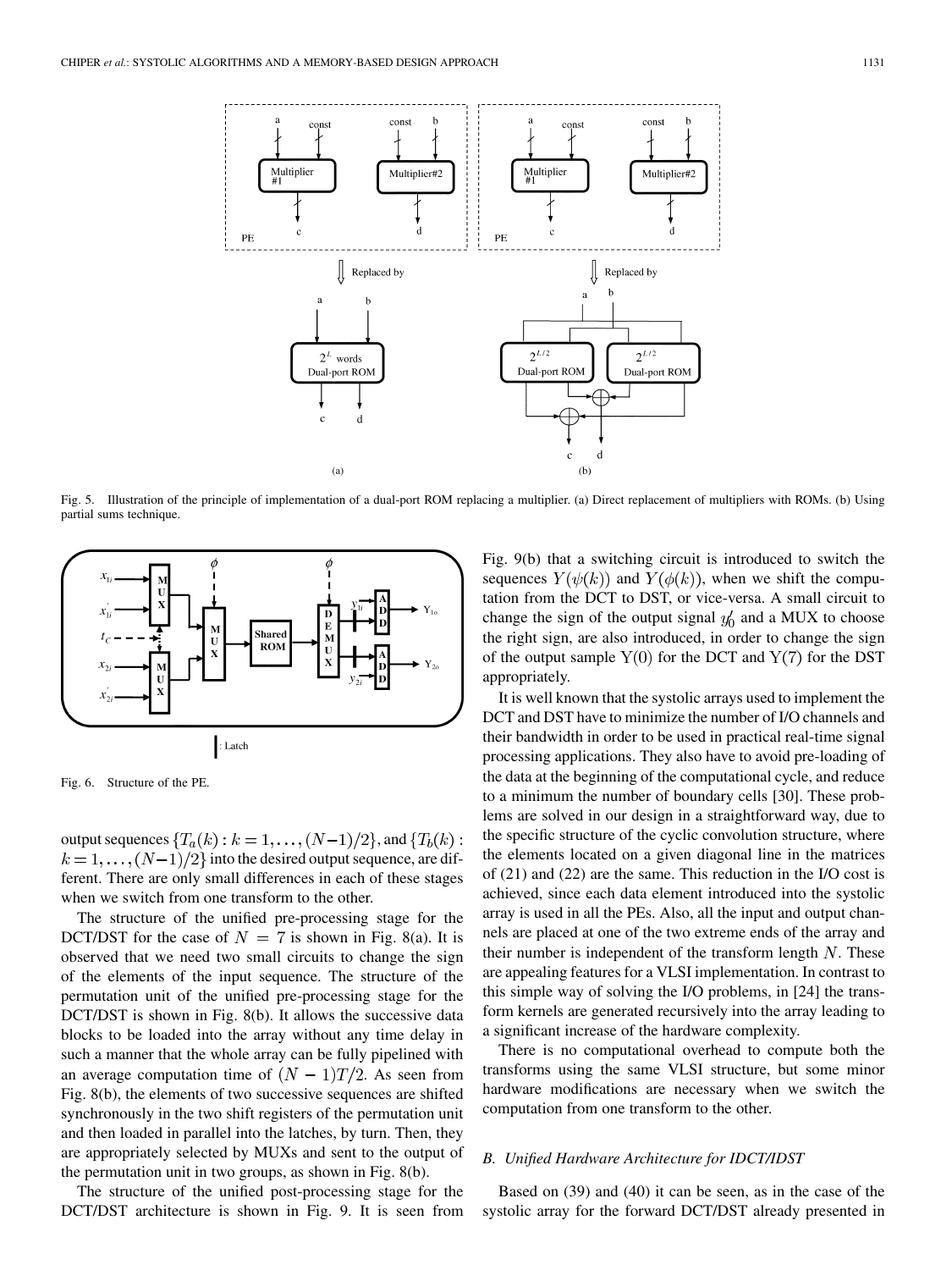

 $x_a k(i,j) = x_a k(i) + x_a k(j)$  and  $x_b k(i,j) = x_b k(i) + x_b k(j)$ , and  $a = 2\alpha$ 

Fig. 7. Systolic array functioning in (a) DCT mode and (b) DST mode.

Fig. 3, that the main core is the same for the both inverse transforms. However, in the pre- and post-processing stages, there are some minor changes in the hardware structure when we switch from IDCT to IDST. For the case of  $N = 7$ , the unified systolic array for the IDCT and IDST is shown in Fig. 10. The PEs in the systolic array that forms the hardware core used to implement the two cycle convolution defined by (41) and (42) for IDCT, and (43) and (44) for IDST, are the same as those used for the DCT/DST. The function and structure of the PEs have already been shown in Figs. 4 and 6, respectively.

The structure of the pre-processing stage of the unified IDCT/IDST VLSI array is shown in Fig. 11. It is seen that there are no modifications in the hardware structure, when we switch from IDCT to IDST. We have only to replace the input sequences  $\sin[\psi(k) \cdot 2\alpha]$  and  $\sin[\phi(k) \cdot 2\alpha]$  by  $\cos[\psi(k) \cdot 2\alpha]$ and  $\cos[\phi(k) \cdot 2\alpha]$ , respectively.

The structure of the post-processing stage of the unified IDCT/IDST is shown in Fig. 12. It is seen that some small circuits are introduced to change the sign of the operands in the adders to change from IDCT to IDST. They are as follows.

- 1 ) Two circuits, as shown in Fig. 12(a), for the computation of  $x(0)$  and  $x(6)$ .
- 2 ) Three circuits, as shown in Fig. 12(b), for the computation of  $x(i)$  and  $x(N-1-i)$ .

#### *C. Unification of the DCT/DST/IDCT/IDST*

Due to the fact that all four algorithms have the same computational core given by (14) and (15) for the forward DCT/DST, and (41) and (42) for the inverse DCT/DST, we can efficiently unify the two architectures to obtain a single unified linear VLSI array. If we compare the VLSI architectures for the DCT/DST presented in Fig. 7 with those of the IDCT/IDST shown in Fig. 10, we see that only the pre-processing and post-processing stages are different, but they represent a small percentage of the overall hardware complexity and their complexity does not depend on the transform length, except for the number of the shift registers used in the pre-processing and post-processing stages to appropriately permute the data sequences. The unified VLSI architecture for the DCT/DST/IDCT/IDST is shown in Fig. 13. It is seen that a common permutation unit is introduced at the end of the unified systolic array in order to obtain the samples of the output sequence in the natural order, since the outputs of the post-processing stages for the DCT/DST (Fig. 7) and IDCT/IDST (Fig. 10) are in a permuted order.

As the two pipelined multipliers used in the pre-processing stage for IDCT/IDST and in post-processing stage for DCT/DST are not used at the same time, we can further reduce the hardware complexity by unifying the pre- and post-processing stages in one processing stage. Thus, we can share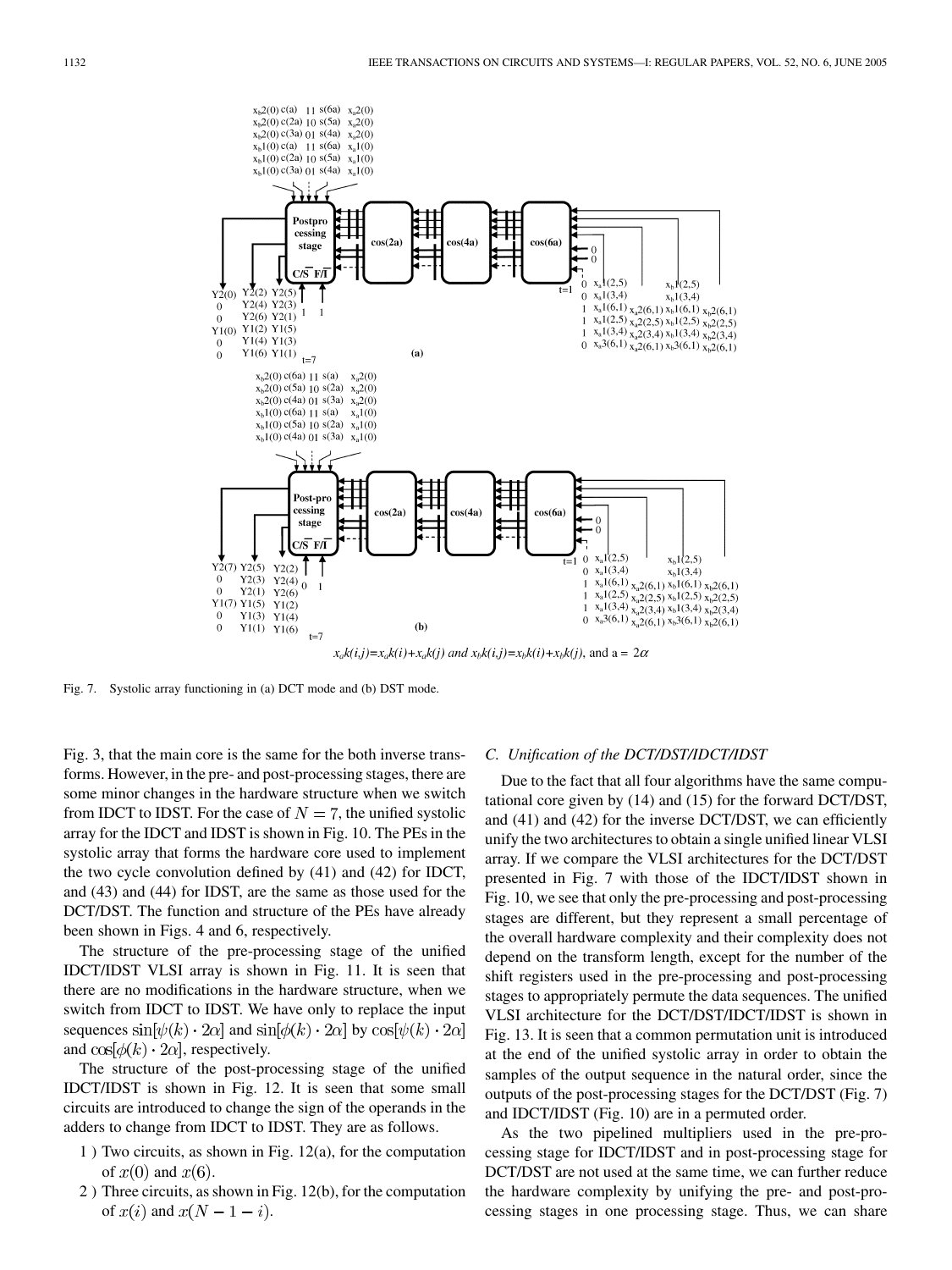

Fig. 8. (a) Structure of the unified pre-processing stage for DCT/DST of length  $N = 7$ . (b) Permutation block from the pre-processing stage of the DCT/DST VLSI array.

the two multipliers at a cost of some extra MUXs in a manner similar to the one described in [[25\]](#page-11-0). The array design has been verified through computer simulations using VHDL hardware description language in a Synopsys environment.

In summary, the proposed unified architecture for DCT/DST/IDCT/IDST has several distinctive features. First, the input and output data are loaded and drained out from the I/O channels placed at the two extreme ends of the array and the input data volume to the PEs has been significantly reduced. Second, the proposed unified algorithm allows an efficient application of the memory-based implementation techniques in a unified way such that all the multipliers can be efficiently implemented using small ROMs and adders to attain a low hardware cost and a high processing speed. Third, due to its regularity, modularity, simplicity, and local connections, the proposed unified systolic array is well suited for VLSI implementation.

## IV. PERFORMANCE COMPARISON

The hardware complexity of our design is given by two pipelined multipliers, all in the pre- and post-processing stages,  $(2N + 3)$  adders and  $((N-1)L/2)2^{L/2+1}$  ROM bits. The average computation time is  $(N - 1)T/2$ , where T is the cycle time, and the throughput is  $2/(N - 1)$ . By using pipelined multipliers, the cycle time T is reduced to  $T_{\text{Mem}} + T_{\text{add}}$ , where



Fig. 9. Functionality and structure of the unified post-processing stage for the DCT/DST of length  $N = 7$ . (a) Functionality (b) Structure.

 $T_{\text{Mem}}$  is the accessing time to the dual-port memory and  $T_{\text{add}}$ is the propagation time through one adder. The number of I/O channels is  $(7L+1)$  and is independent of the transform length. The advantages of the proposed design are more evident when the transform length  $N$  is large.

The hardware cost and the speed performance of our design together with those of some recently reported unified VLSI designs are summarized in Tables I and II. Compared to the systolic arrays based on the Clenshaw's recurrence formula, given in [\[11](#page-11-0)] and [[12\]](#page-11-0), in our design the throughput is doubled with a shorter cycle time, and it has a comparable hardware complexity, but with a significantly lower I/O cost  $((N+1)L)$ as compared to  $7L+1$ ). Compared to the hardware complexity of [\[23](#page-11-0)] given by  $2(N-1)$  adders and N multipliers, we see that the hardware complexity of our design is lower for the usual values of L. For example, if we choose  $N = 17$  and  $L = 8$ , only 2048 ROM bits are necessary to replace the 17 multipliers in the different PEs of the unified array (excepting the two pipelined multipliers). Also, the throughput is slightly better and the cycle time significantly shorter. The I/O cost in [[23\]](#page-11-0) is significantly greater, especially for larger values of  $N$  as seen from Table I. Moreover, in order to provide the computing flexibility, the systolic arrays in [[11\]](#page-11-0), [\[12\]](#page-11-0) and [[23\]](#page-11-0)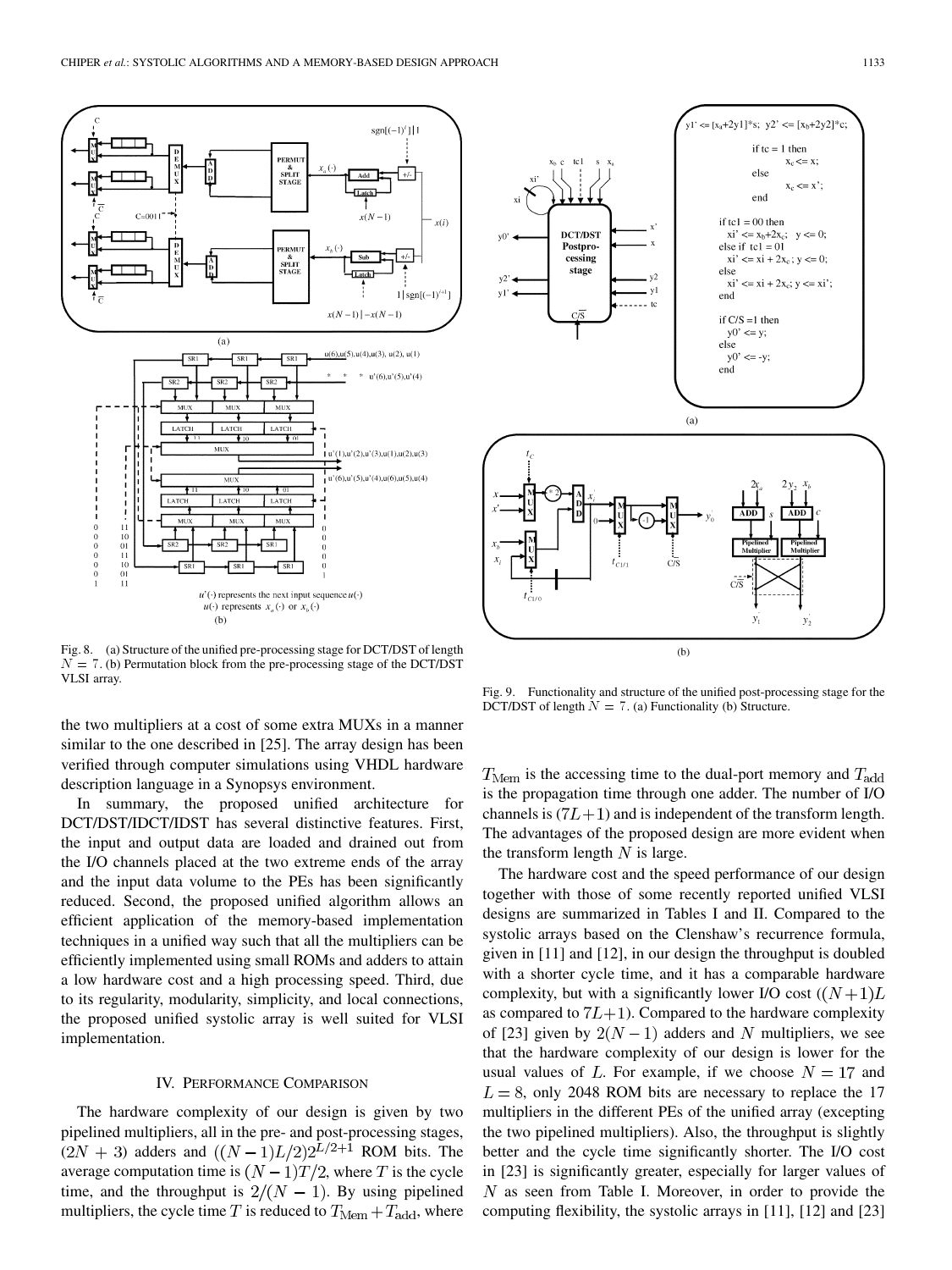

Fig. 10. Architecture and activity of the unified systolic array of the IDCT/IDST of length 7. (a) Unified systolic array in the IDCT mode. (b) Unified systolic array in the IDST mode.



Fig. 11. Structure of the pre-processing stage of the unified IDCT/IDST VLSI array.

feed different transform coefficients into the array using an additional control module and with a high I/O cost.

The hardware complexity in [\[25](#page-11-0)], given by one multiplier and  $NL(2^{N/2} + 2)$  ROM bits is larger than that of 2 multipliers and  $((N-1)L/2)(2^{L/2+1})$  ROM bits needed in our design, if the transform length  $N$  is large. Also, in the present design the throughput is doubled with a shorter cycle time.

Compared to a similar memory-based design given in [[14\]](#page-11-0), even though it is only for the DCT and does not allow for an efficient unified design, in our design the throughput is doubled with about the same hardware complexity and I/O cost, while maintaining all the benefits of the implementations based on cyclic convolutions such as modularity, regularity, regular and local connections, and a simple control structure.

## V. CONCLUSION

In this paper, we have presented a unified architecture for DCT/DST/IDCT/IDST by appropriately formulating the four transforms into cyclic convolution structures in a unified manner. By using such computational structures, the high computing speed achieved in the systolic array that forms the main core of the unified structure is no longer limited by its I/O bandwidth. This new formulation has allowed an efficient memory-based systolic array implementation of the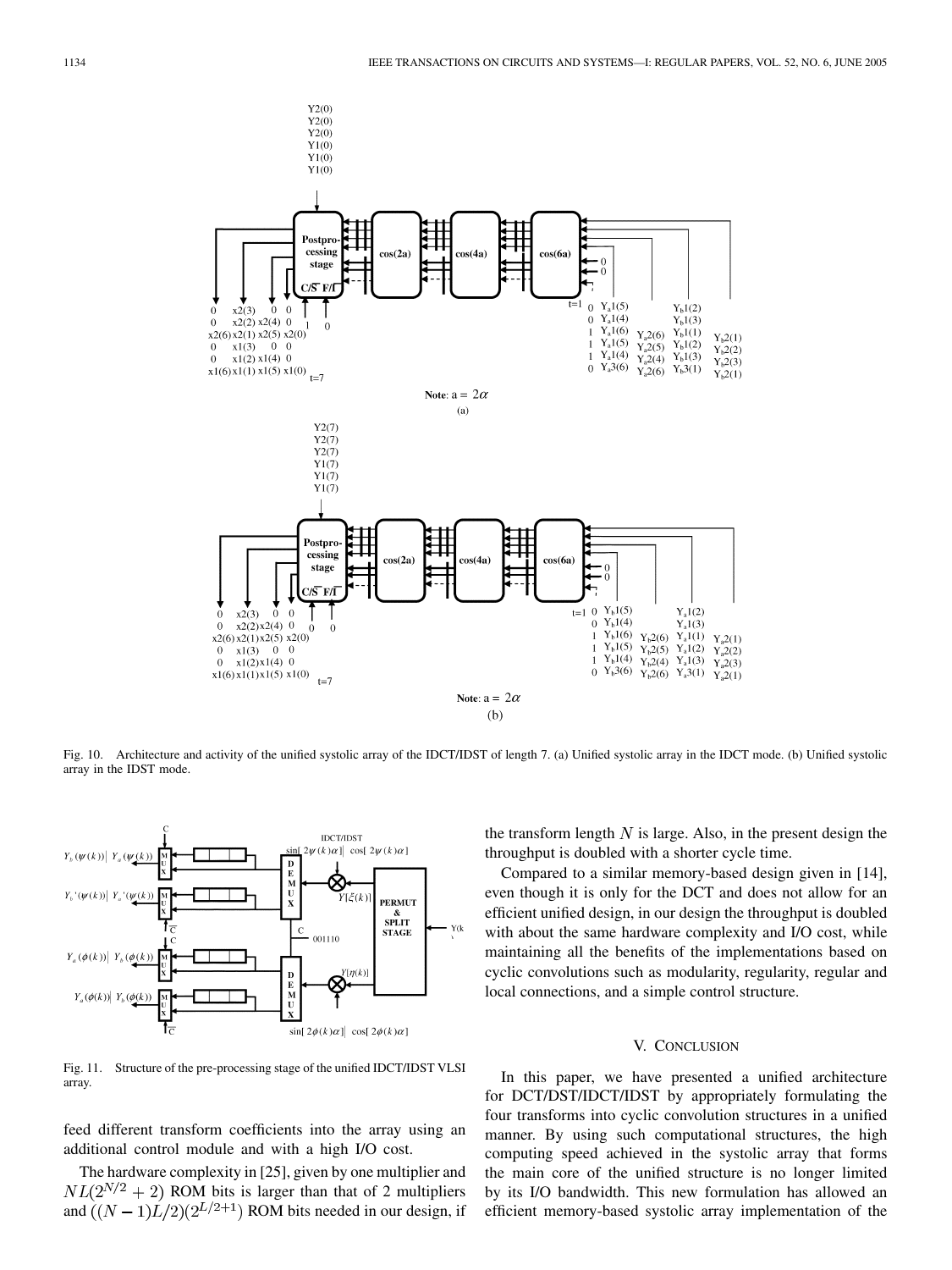

Fig. 12. Structure of the post-processing stage of the unified IDCT/IDST VLSI array.



Fig. 13. Overall unified VLSI architecture for DCT/DST/IDCT/IDST.

unified architecture using dual-port ROMs and appropriate hardware-sharing techniques.

The unified architecture comprises a core part, common to all the transforms, in which all the cyclic convolution structures are implemented, and pre- and post-processing stages. Since most of the computations are performed in the core part, the core has been optimized from the point of view of hardware complexity, speed, and I/O cost. The pre- and post-processing stages have also been unified for all the four transforms to a large extent. However, the changes needed to switch from one transform to

another in these pre- and post-processing stages contribute very little to the overall hardware complexity of the unified architecture, when the transform length is large.

The performance of the unified architecture proposed in this paper has been compared to some of the existing ones in terms of the hardware complexity, speed, I/O costs and other features. It has been shown that the present design provides an improved performance over that of the existing memory-based unified structures for large values of the transform length, as well as over the systolic array-based solutions for the usual values of the transform length.

Due to its regular and modular topology with local connections, specific to cyclic convolution-based systolic arrays, and its highly modular and regular implementation style specific to memory-based techniques, this architecture is well suited for VLSI implementation. It substantially improves the performances of the DA-based unified structures for larger values of the transform length and of the systolic array- based solutions for usual values of the word-length  $L$ .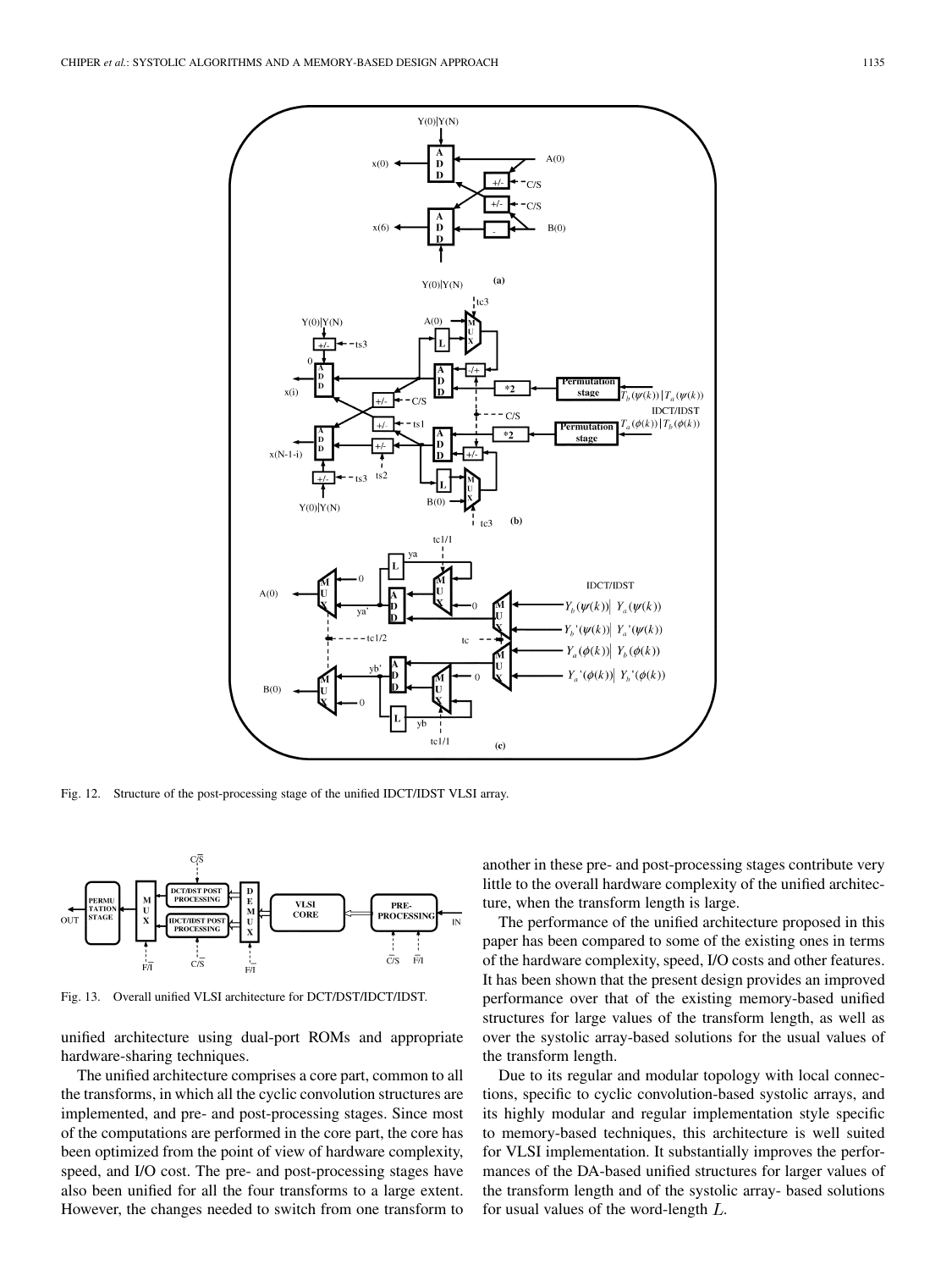TABLE I COMPARISON OF HARDWARE COMPLEXITY OF VARIOUS DCT AND IDCT DESIGNS

<span id="page-11-0"></span>

| Design                | <b>Multipliers</b> | <b>Adders</b> | <b>ROMs</b><br>Bits                       | No. MUXs<br><b>No. Inputs</b> | No. of I/O<br><b>Channels</b> | Control<br>Complexity | Scalability |
|-----------------------|--------------------|---------------|-------------------------------------------|-------------------------------|-------------------------------|-----------------------|-------------|
| Fang and<br>Wu[11,12] | $N/2+4$            | $N+3$         |                                           |                               | $(N+1)L$                      | Small                 | Excellent   |
| Pan and Park<br>[23]  | N                  | $2N-2$        |                                           |                               | $2(N+1)L$                     | Small                 | Low         |
| Guo and Li<br>[25]    |                    | 3N            | $NL \cdot (2^{N/2} + 2)$                  |                               | 2L                            | Small                 | Excellent   |
| Guo et al. $[26]$     |                    | 2N            | $NL \cdot 2^N$                            |                               | 2L                            | Small                 | Excellent   |
| Proposed              | 2                  | $2N+3$        | $\frac{(N-1)L}{2}$ . 2 <sup>(L/2+1)</sup> | $28+(N-1)$<br>$26+5(N-1)/2$   | $7L+1$                        | Small                 | Excellent   |

TABLE II COMPARISON OF SPEED AND OTHER FEATURES OF VARIOUS DCT AND IDCT DESIGNS

| Design                             | <b>Throughput</b> | Cycle<br>Time            | $N_{in} \cdot B$ | Pipelining | Two-level<br>pipelining |
|------------------------------------|-------------------|--------------------------|------------------|------------|-------------------------|
| Fang and                           | 1/N               | $T_{Mul} + 2T_{Add}$     | O(N)             | Yes        | Difficult               |
| Wu [11,12]<br>Pan and<br>Park [23] | 2/N               | $T_{Mul} + T_{Add}$      | $O(N^2)$         | Yes        | Easy                    |
| Guo and Li                         | 1/N               | $T_{Mul} + T_{Add}$      | O(N)             | Difficult  | No                      |
| [25]<br>Guo et al.<br>[26]         | 1/N               | $T_{Mul} + T_{Add}$      | O(N)             | Difficult  | No                      |
| Proposed                           | $2/(N-1)$         | $T_{M \rho m} + T_{Add}$ | O(N)             | Yes        | Easy                    |

## **REFERENCES**

- [1] N. Ahmed, T. Natarajan, and K. R. Rao, "Discrete cosine transform," *IEEE Trans. Comput.*, vol. C-23, no. 1, pp. 90–94, Jan. 1974.
- [2] H. B. Kekre and J. K. Solanki, "Comparative performance of various trigonometric unitary transforms for transform image coding," *Int. J. Electron.*, vol. 44, no. 3, pp. 305–315, 1978.
- [3] A. K. Jain, "A fast Karhunen–Loeve transform for a class of random processes," *IEEE Trans. Comm.*, vol. COM-24, no. 10, pp. 1023–1029, Oct. 1976.
- [4]  $\rightarrow$ , *Fundamentals of Digital Image Processing*. Englewood Cliffs, NJ: Prentice-Hall, 1989.
- [5] K. Rose, A. Heiman, and I. Dinstein, "DCT/DST alternate-transform of image coding," *IEEE Trans. Comm.*, vol. 38, no. 1, pp. 94–101, Jan. 1990.
- [6] U. T. Koc and K. J. R. Liu, "Discrete cosine/sine transform based motion estimation," in *Proc. IEEE Int. Conf. Image Processing*, vol. 3, 1994, pp. 771–775.
- [7] D. Sundararajan, M. O. Ahmad, and M. N. S. Swamy, "Vector computation of the discrete Fourier transform," *IEEE Trans. Circuits Syst. II, Analog Digit. Signal Process.*, vol. 45, no. 4, pp. 449–461, Apr. 1998.
- [8] V. Britanak, "DCT/DST universal computational structure and its impact on VLSI design," in *Proc. IEEE DSP Workshop*, Hunt, TX, Oct. 15–18, 2000.
- [9] L-P. Chau and W-C. Siu, "Direct formulation for the realization of discrete cosine transform using recursive filter structure," *IEEE Trans. Circuits Syst. II, Analog Digit. Signal Process.*, vol. 42, no. 1, pp. 50–52, Jan. 1995.
- [10] J. F. Yang and C-P. Fang, "Compact recursive structures for discrete cosine transform," *IEEE Trans. Circuits Syst. II, Analog Digit. Signal Process.*, vol. 47, no. 4, pp. 314–321, Apr. 2000.
- [11] W. H. Fang and M. L. Wu, "An efficient unified systolic architecture for the computation of discrete trigonometric transforms," in *Proc. IEEE Symp. Circuits and Systems*, vol. 3, 1997, pp. 2092–2095.
- [12] W. H. Fang and M-L. Wu, "Unified fully-pipelined implementations of one- and two-dimensional real discrete trigonometric transforms," *IEICE Trans. Fund. Electron. Commun. Comput. Sci.*, vol. E82-A, no. 10, pp. 2219–2230, Oct. 1999.
- [13] C. M. Rader, "Discrete Fourier transform when the number of data samples is prime," *Proc. IEEE*, vol. 56, no. 6, pp. 1107–1108, Jun. 1968.
- [14] J. Guo, C. M. Liu, and C. W. Jen, "The efficient memory-based VLSI array design for DFT and DCT," *IEEE Trans. Circuits Syst. II, Analog Digit. Signal Process.*, vol. 39, no. 10, pp. 436–442, Oct. 1992.
- [15] Y. H. Chan and W. C. Siu, "On the realization of discrete cosine transform using the distributed arithmetic," *IEEE Trans. Circuits Syst. I, Fundam. Theory Appl.*, vol. 39, no. 9, pp. 705–712, Sep. 1992.
- [16] D. F. Chiper, M. N. S. Swamy, M. O. Ahmad, and T. Stouraitis, "A systolic array architecture for the discrete sine transform," *IEEE Trans. Signal Process.*, vol. 50, no. 9, pp. 2347–2353, Sep. 2002.
- [17] S. A. White, "Applications of the distributed arithmetic to digital signal processing: A tutorial review," *IEEE ASSP Mag.*, vol. 6, no. 3, pp. 5–19, Jul. 1989.
- [18] H. T. Kung, "Why systolic architectures," *IEEE Comp.*, vol. 15, pp. 37–46, Jan. 1982.
- [19] S. Yu and E. E. Swartzlander, "DCT implementation with distributed arithmetic," *IEEE Trans. Comp.*, vol. 50, no. 9, pp. 985–991, Sep. 2001.
- [20] M. T. Sun *et al.*, "VLSI implementation of a  $16 \times 16$  discrete cosine transform," *IEEE Trans. Circuits Syst.*, vol. 36, no. 4, pp. 610–617, Apr. 1989.
- [21] S. Uramoto *et al.*, "A 100 MHz 2-D discrete cosine transform core processor," *IEEE J. Solid-State Circuits*, vol. 27, no. 4, pp. 482–498, Apr. 1992.
- [22] D. F. Chiper, "A systolic array algorithm for an efficient unified memorybased implementation of the inverse discrete cosine transform," in *Proc. IEEE Conf. Image Processing*, Kobe, Oct. 1999, pp. 764–768.
- [23] S. B. Pan and R-H. Park, "Unified systolic array for computation of DCT/DST/DHT," *IEEE Trans. Circuits Syst. Video Technol.*, vol. 7, no. 2, pp. 413–419, Apr. 1997.
- [24] L. W. Chang and W. C. Wu, "A unified systolic array for discrete cosine and sine transforms," *IEEE Trans. Signal Process.*, vol. 39, no. 1, pp. 192–194, Jan. 1991.
- [25] J-I. Guo and C-C. Li, "A generalized architecture for the one-dimensional discrete cosine and sine transforms," *IEEE Trans. Circuits Syst. Video Technol.*, vol. 11, no. 7, pp. 874–881, Jul. 2001.
- [26] J. Guo, C. Chen, and C-W. Jen, "Unified array architecture for DCT/DST and their inverses," *Electron. Lett.*, vol. 31, no. 21, pp. 1811–1812, 1995.
- [27] J. G. McWhirter, "Algorithmic engineering in adaptive signal processing," *Proc. Inst. Elect. Eng. F*, vol. 139, no. 3, pp. 226–232, Jun. 1992.
- [28] S. Y. Kung, *VLSI Array Processors*. Englewood Cliffs, NJ: Prentice-Hall, 1988.
- [29] C. W. Jen and H. Y. Hsu, "The design of systolic arrays with tag input," in *Proc. IEEE Int. Symp. Circuits and Systems ISCAS'88*, Finland, 1988, pp. 2263–2266.
- [30] N. R. Murthy and M. N. S. Swamy, "On the real-time computation of DFT and DCT through systolic arrays," *IEEE Trans. Signal Process*, vol. 42, no. 4, pp. 988–991, Apr. 1994.